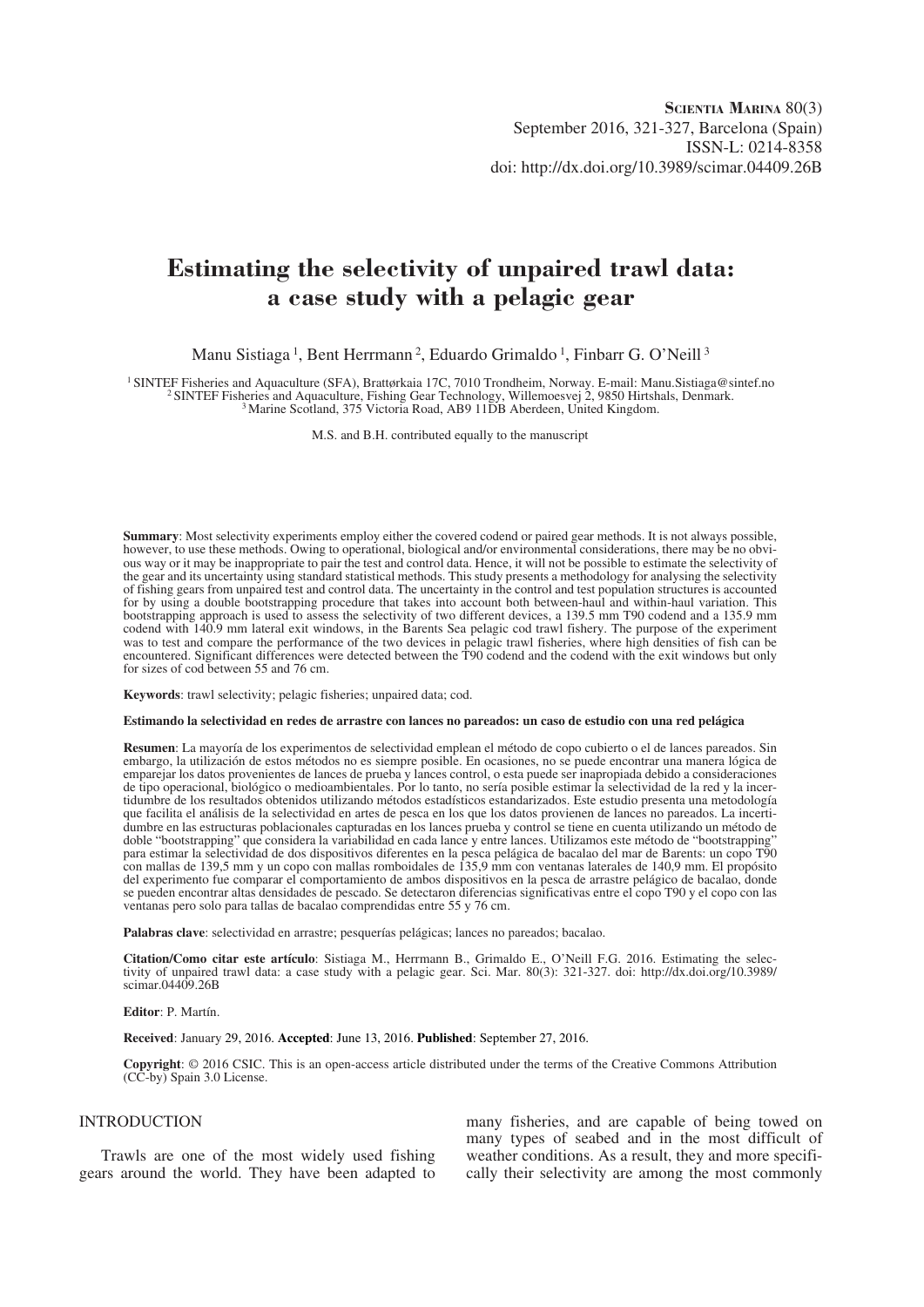investigated fields within fisheries technology. A variety of experimental methodologies have been developed for carrying out selectivity experiments, the main ones being the covered codend and paired gear methods (Wileman et al. 1996). In the covered codend method, fish escaping from the gear are retained in one or more small mesh covers and hence an accurate estimate of the fish that entered the gear can be made. The twin trawl, trouser trawl, parallel haul and alternate haul methods are classified by Wileman et al. (1996) as paired gear methods. In these methods an estimate of the population fished is obtained from a small mesh control gear that is either towed simultaneously on one side of the twin/trouser trawl or from a different vessel (parallel), or towed consecutively from the same vessel which alternates test and control gears. A range of statistical methods have been developed to analyse the data collected during these experiments and to estimate the selective properties of the gears tested (Millar and Fryer 1999). Carrying out these studies at sea is challenging because of operational, environmental and biological factors which are difficult, if not impossible, to control. Consequently, repeat tows generally have large amounts of between-haul variation, which must be accounted for to avoid making incorrect inferences about the selection of the gear (Fryer 1991).

For scientific or operational reasons, it may not always be possible to use the covered codend or any of the above paired gear methods to estimate selectivity. There are, for instance, fisheries where the presence of small mesh covers may influence the fishing performance of the gear (by modifying hydrodynamic conditions or by altering fish behaviour); it may be difficult to deal with two codends on deck simultaneously (twin/ trouser trawl); financial or economic considerations may preclude the use of two vessels (parallel haul); and difficulties and/or time constraints associated with repeated converting of a trawl from test to control may preclude the use of alternate hauls.

Under these circumstances, the most practicable and pragmatic way forward may be to first carry out a number of test hauls and then to carry out a number of control hauls. However, this leads to problems in analysing the subsequent data, as there is no obvious way of pairing the individual test and control hauls. Accordingly, alternative statistical methods must be explored. Here, to address this problem, we combine the test and the control hauls to produce two pooled data sets, from which we estimate the selectivity of the test gear. We then estimate the variance of the corresponding selection parameters by applying a double bootstrapping approach to account for both within-haul and between-haul variation.

We illustrate this approach by applying it to data from selectivity trials in the Barents Sea cod (*Gadus morhua*) fishery using pelagic trawls with T90 codends or exit windows (EWs). Pelagic trawling is one of the most efficient fishing methods to catch cod at certain times of the year because the species concentrates itself in dense schools in the water column. Although the fishery was banned in the late 1970s, owing to the high percentage of juveniles caught, in recent years

a number of vessels have received special permits to exploit it again. At present, these vessels have to use three different types of grids combined with a 130 mm codend (Herrmann et al. 2013a). There are, however, concerns that, at high entry densities, fish accumulate in front of and behind these grids, blocking the passage to the codend, and hence a desire to test the selectivity of T90 codends and EWs which have proved effective in demersal cod trawls (Grimaldo et al. 2007).

The dimensions of the gears, their catch sizes (which are often >30 t) and space limitations on deck precluded the use of the covered codend or twin/trouser trawl methods, and the fact that the trials were carried out under commercial conditions prevented the use of the alternate haul method. From an operational point of view, the practicable way forward was to carry out a number of consecutive tows with the test codend followed by a number of consecutive tows with the small mesh control codend. As set out above, this leads to a situation in which there is no obvious way of pairing the individual test and control hauls. Thus, it precludes the use of the traditional paired gear statistical methodologies and necessitates the development of alternative approaches of the type we introduce here.

# MATERIALS AND METHODS

#### **Sea trials**

Trials were carried out onboard the commercial vessel M/Tr *Ramoen* (66.7 m LOA, 5170 HP) from the 19 to 30 October 2011 in the Hopendjupet basin (between 77°05′-77°15′N and 28°17′-30°45′W).

Two different selection devices were tested during this cruise: a diamond mesh codend with EWs; and a T90 codend. To calculate the mesh size of both codends and the EWs, two rows of 20 measurements were made from each using an omega gauge that applied a stretching force of 125 Newtons (Council Regulation (EC) No 517/2008).

The codend with the EWs was made from 135.9 mm (measured), 8-mm single "Euroline premium" (Polar gold) PE diamond mesh netting. It was of a four-panel design, 120 meshes long and had 72 meshes in circumference. The side panels of the codend were fitted with an EW panel each (Fig. 1A). The EWs were 100 meshes long and 8 meshes high and constructed from 8-mm PA single twine. The meshes in the windows had an average mesh size of 140.85 mm and were installed as diamond meshes that held a constant opening angle of 90°. The meshes are therefore considered to be square-shaped during fishing.

The T90 codend also followed a four-panel design and had three different sections. The foremost section was made from 8 mm single "Euroline premium" (Polar gold) PE diamond mesh netting and the meshes in the T0 direction. It was 40 meshes long and had 80 meshes in circumference. The middle section of the codend was constructed with the same netting material as the foremost section but was turned 90 degrees and was 80 meshes long and had 40 meshes in circumference. The third section, at the codline, was identical to the foremost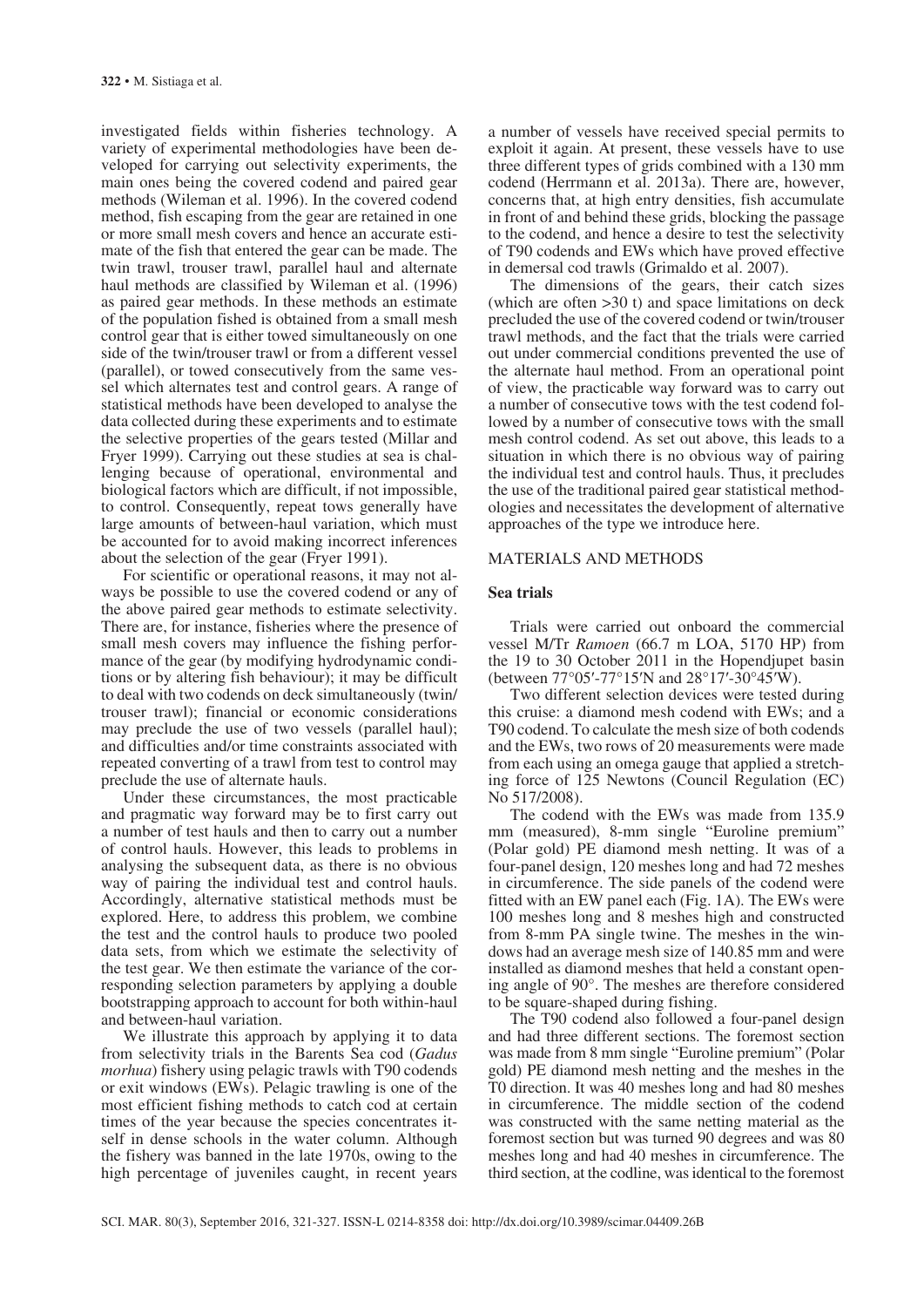

Fig. 1. – Construction details for the codend with the EWs (A) and the T90 codend (B) tested during the experiments.

except that it was 3 meshes long. The average mesh size for this codend was measured to be 139.5 mm.

Roundstraps are known to affect selectivity of codends (Herrmann et al. 2006). Because the codends were used in commercial activity, both codends had 24 mm diameter Danline round straps of ca. 5.5 m every 1.20 m.

The trawl used during the experiments was an Egersund 720 HexMesh single belly pelagic trawl. It was rigged with a pair of "Scorpion injector" bottom trawl doors  $(9.5 \text{ m}^2 \text{ and } 4400 \text{ kg each})$ , 2 m of 22 mm chains between the doors and each of the sweeps (top and bottom), 80 m sweeps, 1200-kg chains as front weight at the end of each bottom sweep, 10 m of 22-mm chains joining the end of the sweep and the lower wing of the trawl, and a 10-m wire between the top sweep and the top wing. The control hauls used 55-mm inner-net blinders in the codends to estimate the population fished.

The target species for this fishery is cod above a minimum legal size of 44 cm (Norwegian Fisheries Directorate (J-7-2016) 2016). The trawling operation was carried out as similar as possible to ordinary commercial operations. Therefore, to carry out the trials it was necessary to first collect a number of hauls with the control gear followed by a number of hauls with the test gear. For each haul, random subsamples of the catch were taken and the cod in the sample was measured to the nearest centimetre below. The rest of the cod in each haul was counted.

### **Data analyses**

As set out above, owing to the experimental procedure followed, there is no obvious way of pairing the

data from the individual test and control hauls. Hence, for each gear, to estimate the mean selectivity parameters, the raised length frequency data of the corresponding test hauls were combined and compared with the combined data from the control hauls by minimizing:

$$
-\sum_{l}\left\{\sum_{i=1}^{a}\left\{\frac{nt_{li}}{qt_{li}}\right\}\ln\left(\frac{sp_{av}r\left(l,\mathbf{v}_{av}\right)}{sp_{av}r\left(l,\mathbf{v}_{av}\right)+1-sp_{av}}\right)+\right.
$$

$$
+\sum_{i=1}^{b}\left\{\frac{nc_{li}}{qc_{li}}\right\}\ln\left(1.0-\frac{sp_{av}r\left(l,\mathbf{v}_{av}\right)}{sp_{av}r\left(l,\mathbf{v}_{av}\right)+1-sp_{av}}\right)\right\}\tag{1}
$$

where  $\tilde{v}_{av}$  represents the parameters describing the size selection curve defined by  $r(l, \tilde{v}_{av})$ ;  $nt_{li}$  and  $qt_{li}$ , and  $nc_{li}$ and  $qc_{li}$  are the number of fish measured in each length class and the fraction of fish measured for each length class for the test and the control hauls, respectively; *a* and *b* are the number of test and control hauls; and  $sp_{av}$ is the average split, which quantifies the average relative fishing power between the test gear and the control gear based on the raised and pooled catch data over hauls (Wileman et al. 1996). The outer summation in (1) is over length classes *l*. Equation (1) is identical to the SELECT model (Millar 1992) for raised data pooled over hauls, except for the summations, which are over the hauls conducted respectively with the test and control gears. Thus, in line with Millar et al. (2004), we base the estimation of the average size selection over hauls on the raised catch data. Four different parametric size selection curves were considered for each test gear: the Logit, the Probit, the Gompertz and the Richards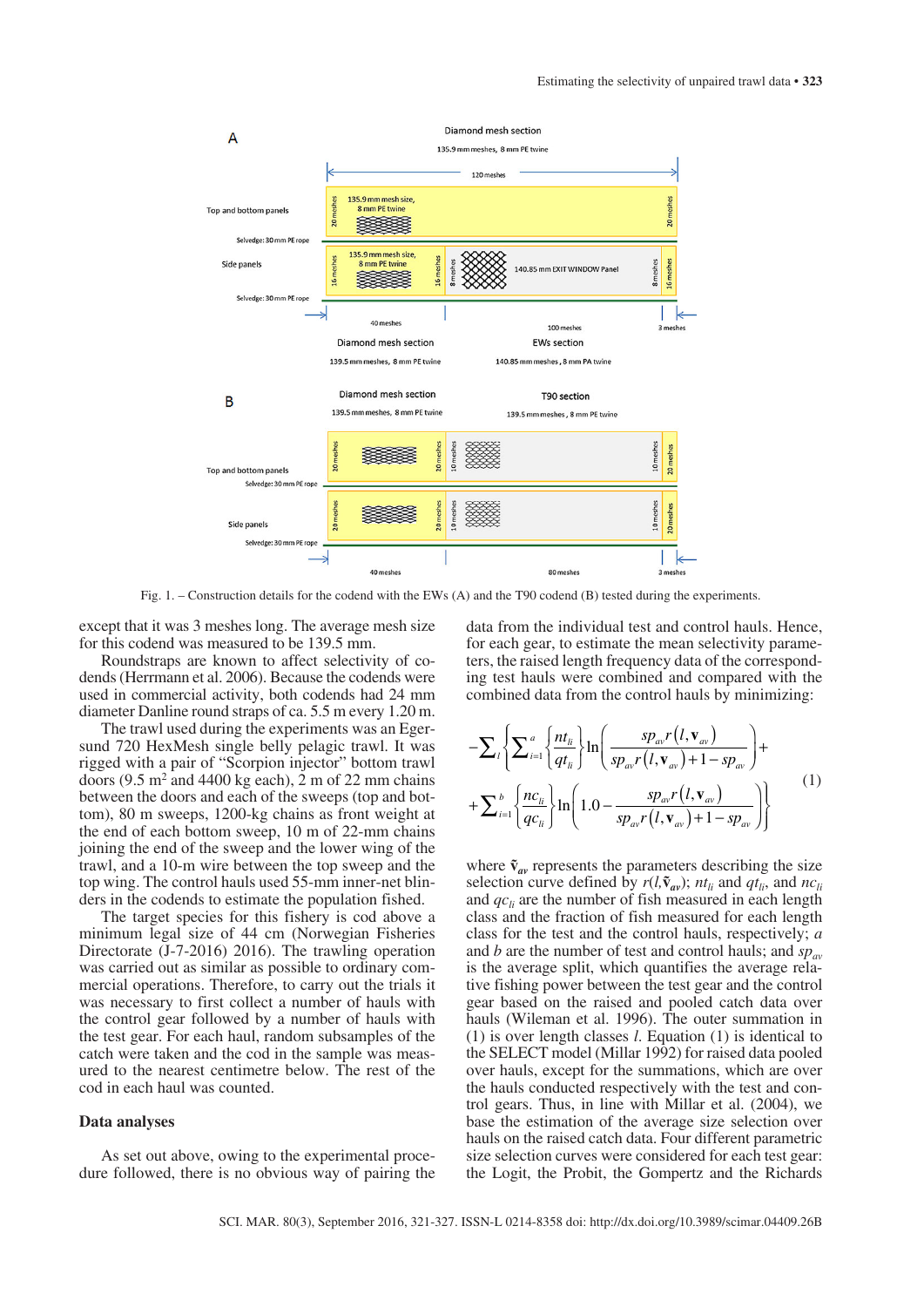Table 1. – Haul summary data.

| Date     | Haul Nr. | Device          | $n$ fish measured | $n$ fish counted | Sampling factor Tow time (min) |     | Total catch (kg) | Mean catch rate $(kg h^{-1})$ |
|----------|----------|-----------------|-------------------|------------------|--------------------------------|-----|------------------|-------------------------------|
| 24.10.11 | 12       | Control         | 720               | 10877            | 0.066                          | 100 | 25296.76         | 15178.06                      |
| 24.10.11 | 13       | Control         | 900               | 5524             | 0.163                          | 225 | 12939.61         | 3450.56                       |
| 24.10.11 | 14       | Control         | 779               | 3883             | 0.201                          | 205 | 8654.35          | 2532.98                       |
| 25.10.11 | 15       | Control         | 833               | 5740             | 0.145                          | 220 | 15157.14         | 4133.77                       |
| 25.10.11 | 16       | Control         | 637               | 5136             | 0.124                          | 70  | 13035.58         | 11173.35                      |
| 25.10.11 | 17       | EW              | 1303              | 13241            | 0.098                          | 130 | 35004.91         | 16156.11                      |
| 25.10.11 | 18       | EW              | 603               | 3745             | 0.161                          | 100 | 9321.34          | 5592.80                       |
| 25.10.11 | 19       | EW              | 605               | 6152             | 0.098                          | 125 | 15584.95         | 7480.78                       |
| 25.10.11 | 20       | EW              | 1035              | 7687             | 0.135                          | 10  | 20834.80         | 125008.78                     |
| 26.10.11 | 21       | EW              | 1048              | 5666             | 0.185                          | 60  | 14920.67         | 14920.67                      |
| 26.10.11 | 22       | Control         | 1061              | 9219             | 0.115                          | 40  | 20060.40         | 30090.60                      |
| 26.10.11 | 23       | Control         | 1194              | 7003             | 0.170                          | 120 | 15749.46         | 7874.73                       |
| 26.10.11 | 24       | Control         | 972               | 4485             | 0.217                          | 100 | 9627.35          | 5776.41                       |
| 26.10.11 | 25       | Control         | 905               | 6363             | 0.142                          | 145 | 13317.59         | 5510.73                       |
| 26.10.11 | 26       | Control         | 874               | 4419             | 0.198                          | 165 | 9929.07          | 3610.57                       |
| 27.10.11 | 27       | T90             | 744               | 3400             | 0.219                          | 140 | 8820.78          | 3780.34                       |
| 27.10.11 | 28       | T90             | 667               | 4296             | 0.155                          | 130 | 9996.42          | 4613.73                       |
| 27.10.11 | 29       | T <sub>90</sub> | 903               | 4912             | 0.184                          | 60  | 10519.62         | 10519.62                      |
| 27.10.11 | 30       | T90             | 657               | 6018             | 0.109                          | 60  | 13602.72         | 13602.72                      |
| 27.10.11 | 31       | Control         | 814               | 4340             | 0.188                          | 125 | 8676.11          | 4164.54                       |
| 28.10.11 | 32       | Control         | 1009              | 6620             | 0.152                          | 175 | 12492.78         | 4283.24                       |
| 29.10.11 | 33       | Control         | 757               | 2002             | 0.378                          | 165 | 4191.46          | 1524.17                       |

curve. The first three models are fully described by the selection parameters L50 (length of fish with 50% probability of being retained after entering) and SR (difference in length between fish with respectively 75% and 25% probability of being retained after entering). The Richard model also requires one additional parameter,  $(1/\delta)$ , which is used to model potential asymmetry in the size selection curve. The formulae for the four selection models, together with additional information, can be found in Wileman et al. (1996).

To test the goodness of fit of the data to these curves, the residuals were plotted and the model deviance, *D*, was calculated as follows:

$$
D = 2sign(y_i - ym_i) \sum_{l} \left\{ nt_l \ln \left( \frac{y_l}{ym_l} \right) + nc_l \ln \left( \frac{1 - y_l}{1 - ym_l} \right) \right\} (2)
$$

where

$$
y_{l} = \frac{nt_{l}}{nt_{l} + nc_{l}}
$$
  
\n
$$
ym_{l} = \frac{qt_{l}\Psi_{l}}{qt_{l}\Psi_{l} + qc_{l}(1 - \Psi_{l})}
$$
  
\n
$$
\Psi_{l} = \frac{sp_{av}r(l, \mathbf{v}_{av})}{sp_{av}r(l, \mathbf{v}_{av}) + 1 - sp_{av}}
$$
  
\n
$$
nt_{l} = \sum_{i=1}^{a} nt_{li}, \ nc_{l} = \sum_{i=1}^{b} nc_{li},
$$
  
\n
$$
qt_{l} = \frac{nt_{l}}{\sum_{i=1}^{a} \left(\frac{nt_{li}}{qt_{li}}\right)}, \ qc_{l} = \frac{nc_{l}}{\sum_{i=1}^{b} \left(\frac{nc_{li}}{qc_{li}}\right)},
$$
\n(3)

Akaike's Information Criterion (AIC) was used to distinguish between acceptable models and that with the lowest value was chosen (Akaike 1974). If there was overdispersion (deviance/DOF>1.0), the quasi-AIC (QAIC) was used instead of AIC (Richard 2008). Among the four models considered, that with the lowest estimate for overdispersion was selected

and this value was used to calculate the QAIC for the individual models.

The variances and the confidence limits for the parameters of the chosen model were estimated by a double bootstrapping methodology. The procedure followed accounts for between-haul variation by selecting *a* hauls with replacement from the test hauls and *b* hauls with replacement from the control hauls during each bootstrap loop. Within-haul variability is accounted for by randomly selecting fish with replacement from each of the selected hauls, where the number selected from each haul is the same as the number that were sampled in that haul. These data are then raised and combined as above and the selectivity parameters are again estimated. By conducting the raising of the data after the re-sampling, the additional uncertainty in estimation caused by subsampling is automatically accounted for (Eigaard et al. 2012). We perform 10000 bootstrap repetitions and hence calculate the Efron 95% confidence limits for the selection parameters. This bootstrapping approach differs from that of Millar (1993) insofar as he was dealing with covered gear data and, for a given haul, accounted for within-haul variation by randomly selecting with replacement the number caught at each size class according to the proportion retained in the gear during that haul.

# RESULTS

A total of 9 test hauls and 13 control hauls were carried out with the two tested devices. Catch rates were high, with rates  $>3000$  kg h<sup>-1</sup> in 21 out of the 22 hauls, up to a maximum of  $125009 \text{ kg h}^{-1}$ . As a result, all the hauls needed to be subsampled and sampling factors ranged from 0.066 to 0.378. An overview of haul information is given in Table 1.

Of the 9 test hauls, 5 were carried out with the EW codend and 4 with the T90 codend. Table 1 presents the hauls in chronological order and highlights that there is no obvious way of pairing the test and control hauls. Hence, the relevant data were pooled and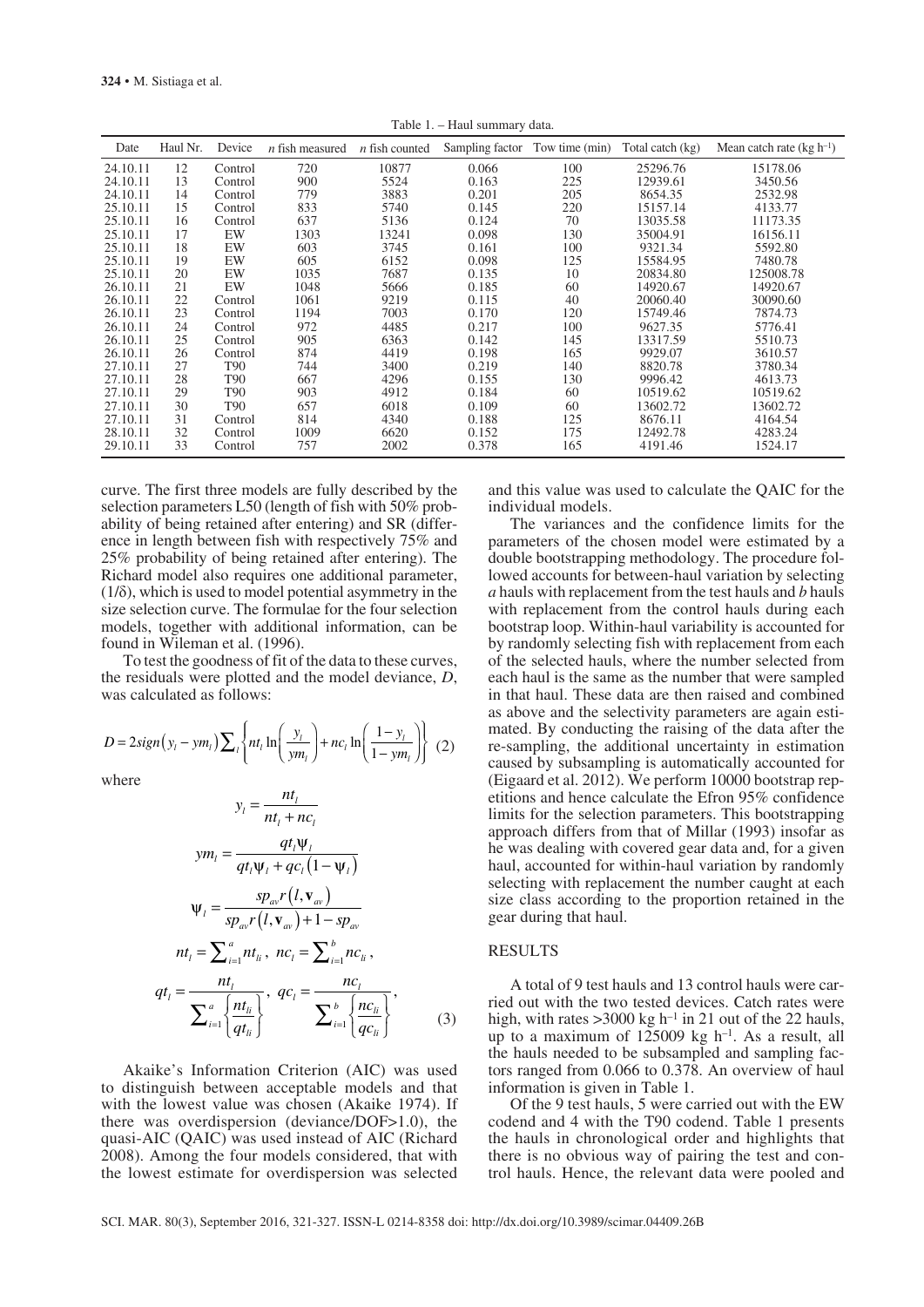Table 2. – QAIC values obtained with the four tested models for each of the tested selectivity systems.

| Exit Windows                     | T90                                          |
|----------------------------------|----------------------------------------------|
| 73794.33<br>73783.82<br>73796.56 | 41388.88<br>41389.19<br>41463.81<br>41315.58 |
|                                  | 73786.98                                     |

Table 3. – Mean and Efron 95% confidence interval values (based on 10000 bootstrap repetitions) obtained for the selectivity and fit statistical parameters estimated for the two selectivity systems tested in the study.

|            | <b>Exit Windows</b>    | T90                    |
|------------|------------------------|------------------------|
| L50        | 59.54 (53.97-71.76)    | 51.55 (46.78-54.59)    |
| <b>SR</b>  | 15.07 (10.21-22.69)    | $6.56(4.34-9.29)$      |
| $1/\delta$ |                        | $0.022(0.016-0.717)$   |
| <b>SP</b>  | $0.459(0.303 - 0.678)$ | $0.218(0.177 - 0.272)$ |
| p-value    | < 0.001                | < 0.001                |
| Deviance   | 136.00                 | 157.63                 |
| d.f.       | 71                     | 69                     |



Fig. 2. – Selections curves with 95% confidence intervals (stippled lines) for the codend with the exit windows (Panels A and C; black) and the T90 codend (panels B and C; grey). The vertical arrows show the minimum target size for cod in the Barents Sea, which is 44 cm.

the mean selectivity parameters for each of the four selectivity curves were calculated for both test gears. The analysis was carried out using the analysis tool SELNET (Herrmann et al. 2012), which implements the method described in the data analysis section. All models considered resulted in deviance >DOF but, since the corresponding residuals showed no defined patterns, it was considered caused by overdispersion in the data (Wileman et al. 1996). Model selection was therefore based on the QAIC. The Probit and the Richard models respectively had the lowest QAIC values for the EW codend and the T90 codend data (Table 2). Table 3 and Figure 2A-C document the fit for the selected models.

The mean L50 and SR values were 59.54 and 15.07 cm for the EW codend and 51.55 and 6.56 cm for the T90 codend (Table 3). There were no significant differences (at the 95% level) between the mean L50 values of the two test gears, but there was a significant difference between their mean SR values. Furthermore, as shown in Figure 2C, the EW codend was significantly more selective for fish in the length range  $\sim 55-76$  cm.

#### DISCUSSION

In this study, we present a methodology for analysing unpaired test and control selectivity data. We have developed a double bootstrapping approach to calculate the mean selectivity parameters and their 95% confidence ranges. This approach permits us to analyse selectivity data from fisheries, where for scientific or operational reasons it may be difficult to use the covered codend or any of the paired gear methods described in the introduction. There may also be circumstances in which, although a paired method may have been used, there is uncertainty regarding the validity of the assumption that similar populations enter the gear at the paired haul level. As long as it can be assumed that, on average, over the course of an experimental trip, similar populations enter the test and control gears, the approach described here may be preferable and provide more realistic estimates of the confidence intervals of the selectivity parameters. This is particularly the case for alternate haul methods applied to fisheries such as Danish/Scottish seining, in which there is likely to be both temporal and spatial differences between hauls/shots.

We demonstrate this approach by applying it to data from selectivity trials in the Barents Sea pelagic trawl cod fishery. We show that the mean L50 and SR values are 59.5 and 15.1 cm for the EW codend and 51.6 and 6.6 cm for the T90 codend (Table 3). We can compare these results with those of some previous studies for similar gears on demersal trawls. Grimaldo et al. (2007) tested EWs with mesh sizes of 128, 132 and 153 mm, and obtained L50 values of 53.6, 56.4 and 57.3 cm, respectively, while, Grimaldo et al. (2008) found that another 128 mm EW had a mean L50 of 53.9 cm. In terms of their selection factor (L50/mesh size), these results are respectively 0.42, 0.43, 0.37 and 0.42, which compare extremely well with the 0.42 of our trials. The corresponding SRs were respectively 9.3, 8.0, 6.8 and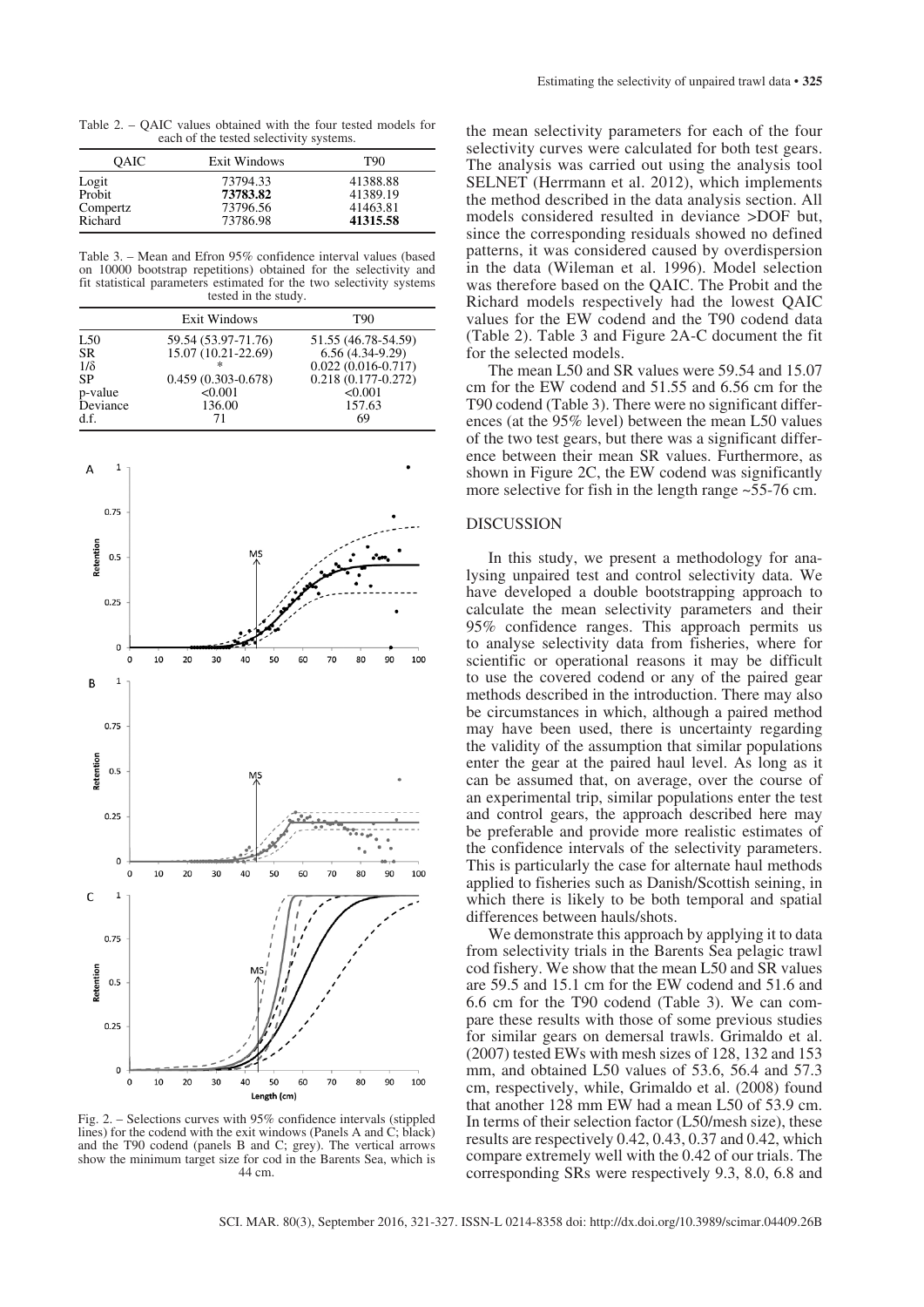8.5 cm, which are lower than the results obtained in our trials. Our selectivity results are obtained based on fishing trials consisting of only 22 hauls: 5 hauls with the EW codend, 4 with the T90 codend and 13 with the control codend. This limited number of hauls affects the uncertainty of the results presented, and therefore they need to be interpreted with care. However, the method presented accounts correctly for the uncertainty in the results caused by the limited dataset. This limitation is reflected in the confidence bands of the size selection curves and parameters that are provided together with the results (Table 3, Fig. 2). Therefore, as long as these confidence bands are considered when making conclusions, the limited number of hauls in the study should not be a major concern.

Herrmann et al. (2013b) tested the performance of a 124.4 mm mesh size T90 codend built with 8-mm PE twine in the Baltic and obtained a mean L50 value of 38.90 cm, while Wienbeck et al. (2013) found that a 126 mm T90 codend had a mean L50 of 43.4 cm. These sets of results give a selection factor of 0.31 and 0.34 respectively, which again correspond well with the 0.37 of the trials reported here. The SRs estimated in these two studies were respectively 5.01 and 6.7 cm, which correspond well with that obtained in our study (Table 3).

One of the objectives of this study was to investigate whether the grid systems being used in the Barents Sea cod fishery can be replaced by alternative selective gears. The minimum target size for cod in the Barents Sea is 44 cm and no more than 15% of the catch (by number) can be made up of undersized fish. Thus, an optimal selection device for this fishery should provide a sharp selection profile just above 44 cm so that the majority of fish above 44 cm would be retained and the majority below would be released from the gear. Sistiaga et al. (2010) have shown that a 55-mm Sort-V grid combined with diamond mesh codends had L50 values in the range 51.6-55.9 cm, which are not significantly different from the results we have here for either the EW or T90 gears (at the 95% level). There is, however, a significant difference between the mean SR values of these two gears and, as shown in Figure 2C, the T90 codend is closer to the 44 cm minimum landing size and retains significantly more fish in the length range 55-76 cm. Based on these results, this study suggests that from the fishers point of view the T90 codend is perhaps a more acceptable alternative device than that with the EW. We must be cautious, however, in drawing this conclusion, because the results are based on very few hauls and, as described above, the average catch rate observed for the test hauls carried out with the codend with the EWs was 13500 kg  $h^{-1}$ , whereas the average catch rate observed when testing the T90 codend was  $6600 \text{ kg } h^{-1}$  (Table 1). These differences in the entry rate are substantial and may have contributed to the significant differences in SR estimated between the systems. In addition, the SR estimates for the EW codend are high when compared with other studies.

The analysis approach in this study provides an assessment of the average size selectivity of a group of hauls carried out with a specific test gear. This is what Millar et al. (2004) named a fishery selectivity curve. The approach of estimating a fishery selectivity curve based on a group of hauls has been applied in several recent trawl selectivity studies (Brčić et al. 2015, Herrmann et al. 2015, Özbilgin et al. 2015, Sala et al. 2015, Sistiaga et al. 2015, Lövgren et al. 2016). However, all these studies were based on covered or paired data collection, and the bootstrapping method applied to account for the uncertainty in the results is different from the one described in this study. Furthermore, the analysis carried out in all these other studies would not allow the uncertainty due to the unpaired nature of the data collection to be incorporated in the results. As long as we consider correctly the confidence limits obtained using the unpaired analysis method, the results and the fishery selectivity curves estimated with the method presented here would not be significantly biased compared with the results that would have been obtained with a paired data collection method. This is so because both approaches estimate the selectivity curves and parameters based on pooling data over hauls. The main difference is that only the unpaired analysis method is able to account correctly for the increased uncertainty in the results caused by the unpaired nature of the data collection process. Since the analysis is made at haul group level and not at individual haul level, the analysis method described does not account for the potential effect of uncontrolled variables (e.g. codend catch size) between hauls. However, this is not a problem for the assessment of size selectivity as long as these uncontrolled parameters vary between hauls in the same way as they vary in the commercial fishery.

The unpaired analysis approach described is here applied to estimate the size selectivity in the aft part of a pelagic trawl. However, this approach can also be applied to quantify other aspects of the catch performance of a fishing gear while accounting correctly for the uncertainties resulting from using an unpaired data collection method. Specifically, Sistiaga et al. (2015 and 2016) used the unpaired analysis approach to investigate the effect of lifting the sweeps of a trawl from the seabed on the catch performance of respectively cod and haddock. Further, Notti et al. (2016) applied the unpaired analysis approach to investigate the relative catch performance of a surrounding net without the purse line in the Mediterranean Sea. However, the current study is the first in which the unpaired analysis approach has been developed and adopted to study size selectivity in the aft of a trawl gear.

## ACKNOWLEDGEMENTS

We would like to thank the crew of M/Tr *Ramoen* for their help and support during the cruise. We would like to express our gratitude to Dr. Rob Fryer for helpful discussions in relation to the model development. Further, we want to acknowledge the two anonymous reviewers, whose comments and suggestions helped improve the final version of this paper. This study was partly financed by the Norwegian Fisheries and Aquaculture Research Fond (FHF) and the Norwegian Fisheries Directorate.